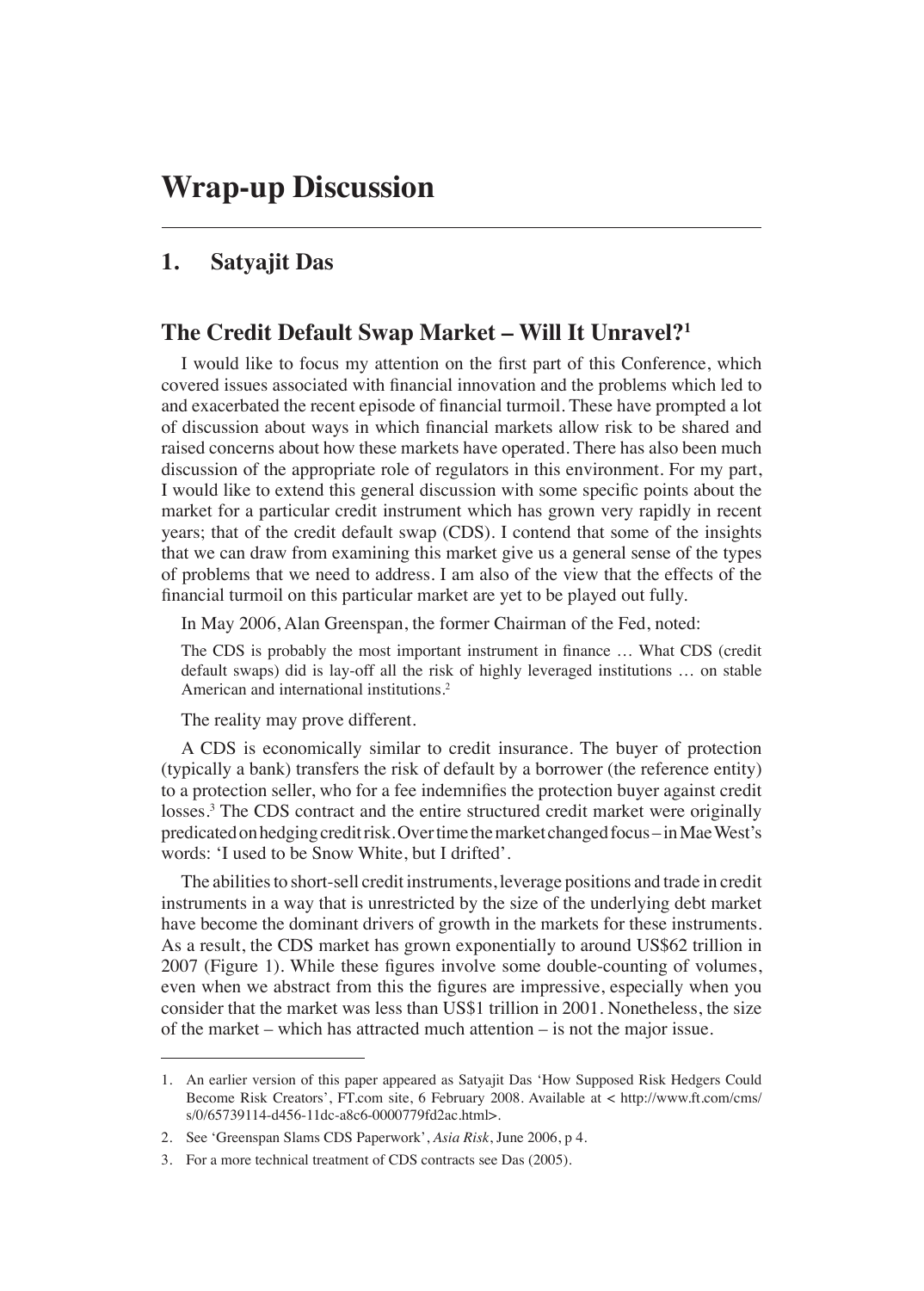

#### **Figure 1: Credit Default Swaps** Outstanding notional value

Source: International Swaps and Derivatives Association, Inc

#### **1.1 Documentary SNAFUs**

Banks have used CDS contracts extensively to hedge credit risk on bonds and loans. The key issue is: will the contracts protect the banks from the underlying credit risk being hedged? As Mae West noted: 'An ounce of performance is worth pounds of promises'.

Documentation and counterparty risk means that the market may not function as participants and regulators hope if actual defaults occur. CDS documentation is highly standardised to facilitate trading and so it generally does not exactly match the terms of the underlying risk being hedged. CDS contracts are also technically complex. There are issues regarding the identity of the entity being hedged, the events that are covered and how the CDS contract is to be settled. This means that the hedge may not provide the protection sought. In fairness, all financial hedges display some degree of mismatch or 'basis' risk.

A CDS contract is triggered by a 'credit event', broadly defined as default by the reference entity. For each corporate grouping only one or, in exceptional cases, a few reference entities are traded in the CDS market. Therefore there are substantial mismatches in 'who' is being hedged with 'whom'. If there are corporate actions (takeovers, mergers, leveraged buyouts) then the reference entity can change according to a set of complex rules. A hedging bank may end up 'hedged' on a counterparty to which it has no exposure. Alternatively, a bank seeking exposure to a particular credit risk can end up with exposure to an entity to which it did not intend to be exposed.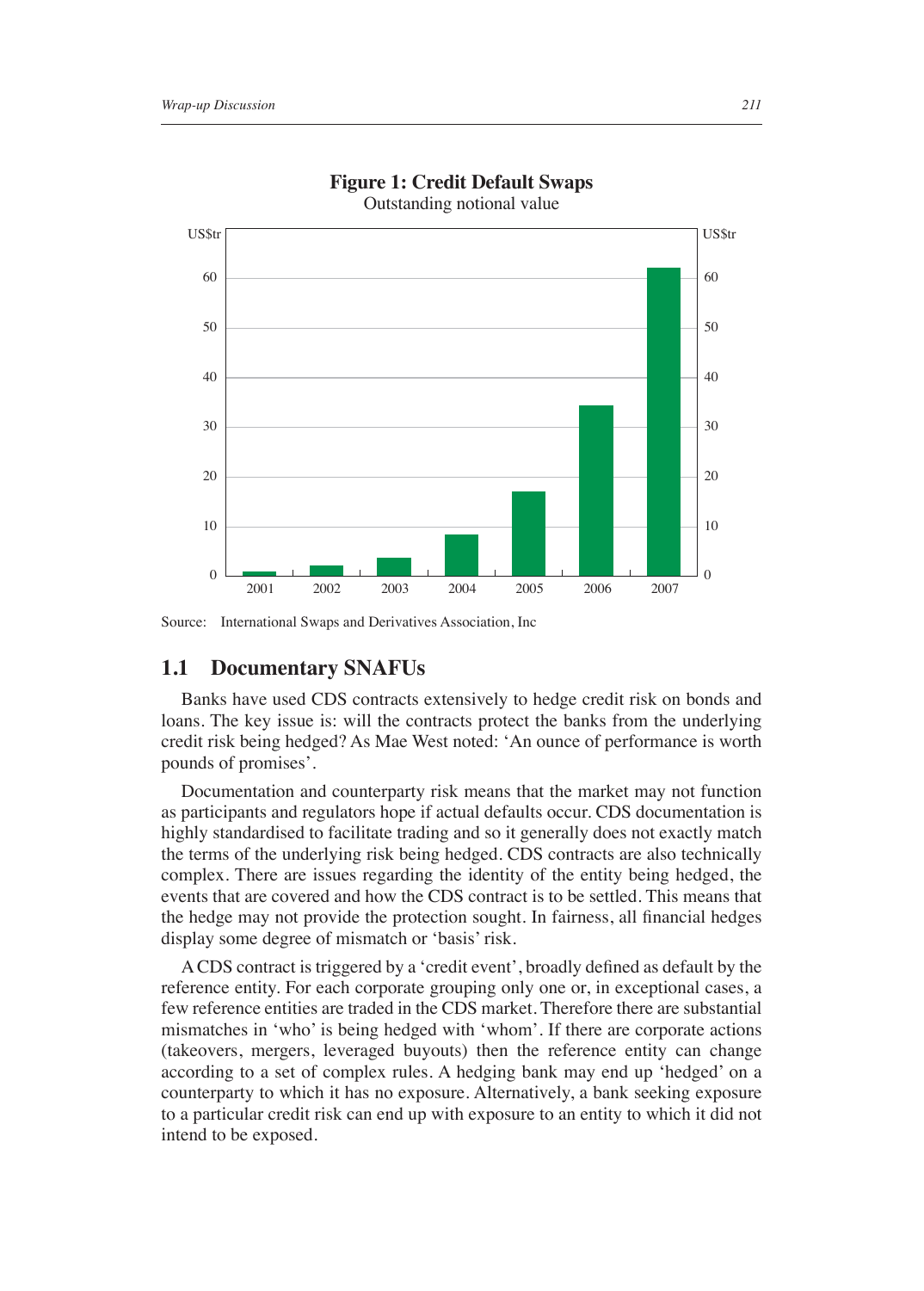The buyer of protection is not protected against 'all' defaults. They are only protected against defaults on a specified set of obligations in certain currencies. Even if there is a loan default, 'technical difficulties' may make it difficult to trigger the CDS hedging that loan. CDS contracts are specified in different and complex ways, so that for example, 'restructuring' is often classified as one of the following: R (restructuring); MR (modified restructuring); MMR (modified-modified restructuring); or NR (no restructuring). To trigger the CDS contract publicly available information must generally be used. Many of the recent credit events have been straightforward Chapter 11 filings and bankruptcy, however, for other credit events (failure to pay or restructuring) there may be problems in establishing that the credit event took place.

These issues have a systemic dimension. A CDS protection buyer may have to put the reference entity into bankruptcy or Chapter 11 in order to be able to settle the contract. A study by Hu and Black (2008) concluded that CDS contracts may create incentives for creditors to push troubled companies into bankruptcy. This may exacerbate losses in the case of defaults. In this case, the protection buyer of the CDS must deliver a defaulted bond or loan – the deliverable obligation – to the protection seller in return for receiving the face value of the delivered item (known as physical settlement). For example, when Delphi defaulted, the volume of CDS outstanding was estimated at US\$28 billion against US\$5.2 billion of bonds and loans (not all of which qualified for delivery). On actively traded names, CDS volumes are substantially greater than outstanding debt, which is likely to make it difficult to settle contracts.

Shortage of deliverable items and practical restrictions on settling CDS contracts has forced the use of 'protocols' – where any two counterparties, by mutual consent, substitute cash settlement for physical delivery. In cash settlement, the seller of protection makes a payment to the buyer of protection. The payment is intended to cover the loss suffered by the protection buyer based on the market price of defaulted bonds established through a so-called 'auction system'. The auction is designed to be robust and free of manipulation. In the case of Delphi, the protocol resulted in a settlement price of 63.38 per cent (which was the market's estimate of recovery by the lender). The protection buyer received 36.62 per cent (100 less 63.38) or US\$3.662 million per US\$10 million of CDS contracts. Fitch Ratings assigned an R6 recovery rating to Delphi's senior unsecured obligation, which equated to a 0–10 per cent recovery band – far below the price established through the protocol (Batterman and Rosenthal 2005). It is clear from this example that the buyer of protection, depending on what was being hedged, can potentially receive a payment on its hedge well below its actual losses – and in practice may therefore not be fully hedged.

The settlement mechanics may cause problems even when there is no default. In one example, a company (Sainsbury) refinanced its debt using commercial mortgage-backed securities (CMBS). The company was downgraded by rating agencies. It had a shortage of deliverable obligations – having used the funds from the CMBS to repay its bond and loans – which meant that the CDS fee for the company fell sharply. While this is generally indicative of an improvement in credit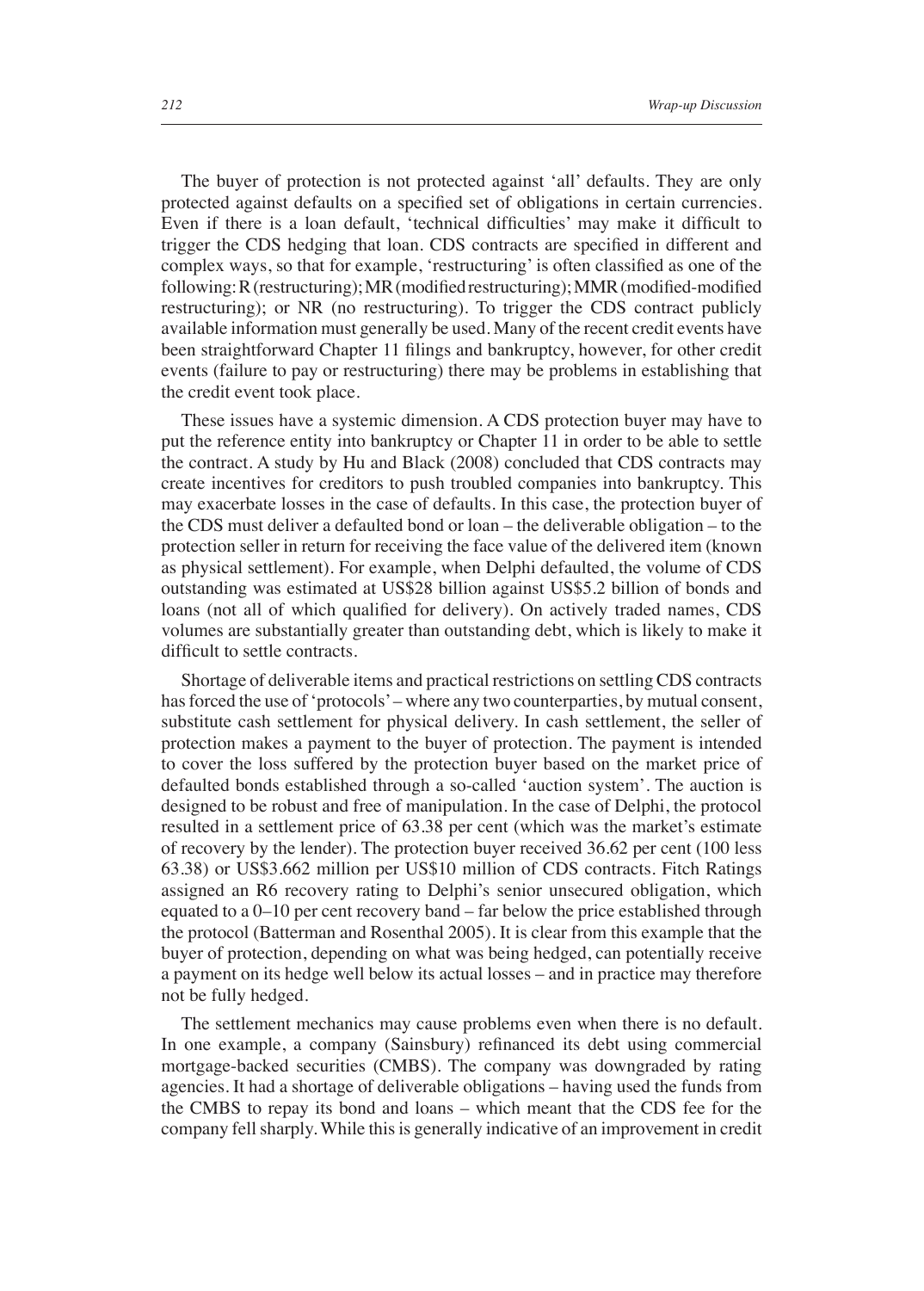quality, it resulted in mark-to-market losses for bemused hedgers. This is known, in the trade, as an 'orphaned CDS'.

In general, the intricacies of CDS contracts and their operation are not well understood by users. In the words of an anonymous trader:

Credit derivative dealers talk about their market in much the same way spotty teenagers talk about sex. A lot of people profess to be accomplished experts, but when it really boils down to it, most of them are still fumbling in the dark.

In the case of actual defaults, the CDS market may provide significant employment to a whole galaxy of lawyers trying to figure out whether and how the contract should work. Unfortunately though, the contract may not always provide buyers of protection with the hedge against losses that they assumed they had purchased.

### **1.2 Encounters with counterparty risk**

CDS contracts allow the buyer of protection to substitute the risk of the protection seller for the risk of the loan or bond being hedged. However, if the protection seller is unable to perform, then the buyer obtains no protection. A significant proportion of protection sellers are financial guarantors (monoline insurers) and hedge funds. Concerns about the credit standing of the monolines are well documented. Recently, a number of banks created substantial provisions against the counterparty risk on hedges with financial guarantors. This was done to cover the possibility that the counterparty is not able to perform under the contract, leaving the hedger exposed to a loss on the risk being hedged. The financial institutions included Merrill Lynch (US\$3.1 billion), Canadian Imperial Bank of Commerce (US\$2 billion) and Calyon (US\$1.7 billion).

For hedge funds, CDS contracts are marked to market daily, and any gain or loss is covered by collateral (cash or high quality securities) to minimise risk. If there is a failure to meet a margin call then the position must be closed out and the collateral applied against the loss. In practice, banks may not be willing or able to close out positions where collateral is not posted. In a recent example of these problems, ACA Financial Guaranty sold protection totalling US\$69 billion while having capital resources of around US\$425 million. When ACA was downgraded to a credit rating of below A in late 2007, it was required to post collateral of around US\$1.7 billion. ACA was unable to meet this requirement. The banks made a 'forbearance agreement' whereby the buyer of protection waived the right to collateral temporarily. ACA has subsequently been downgraded to a credit rating of CCC, reducing the value of the CDS contract and the protection offered. The problems at ACA are not unique.

A critical element is the level of over-collateralisation. A buyer of protection will want an initial margin to cover the risk of a change in the value of the CDS contract and any failure by the seller of protection to meet a margin call. The seller of protection wants to increase leverage by reducing the amount of cash it must post as an initial margin. It is possible that the initial collateral may prove to be too low, particularly as collateral models use historical volatility and correlations that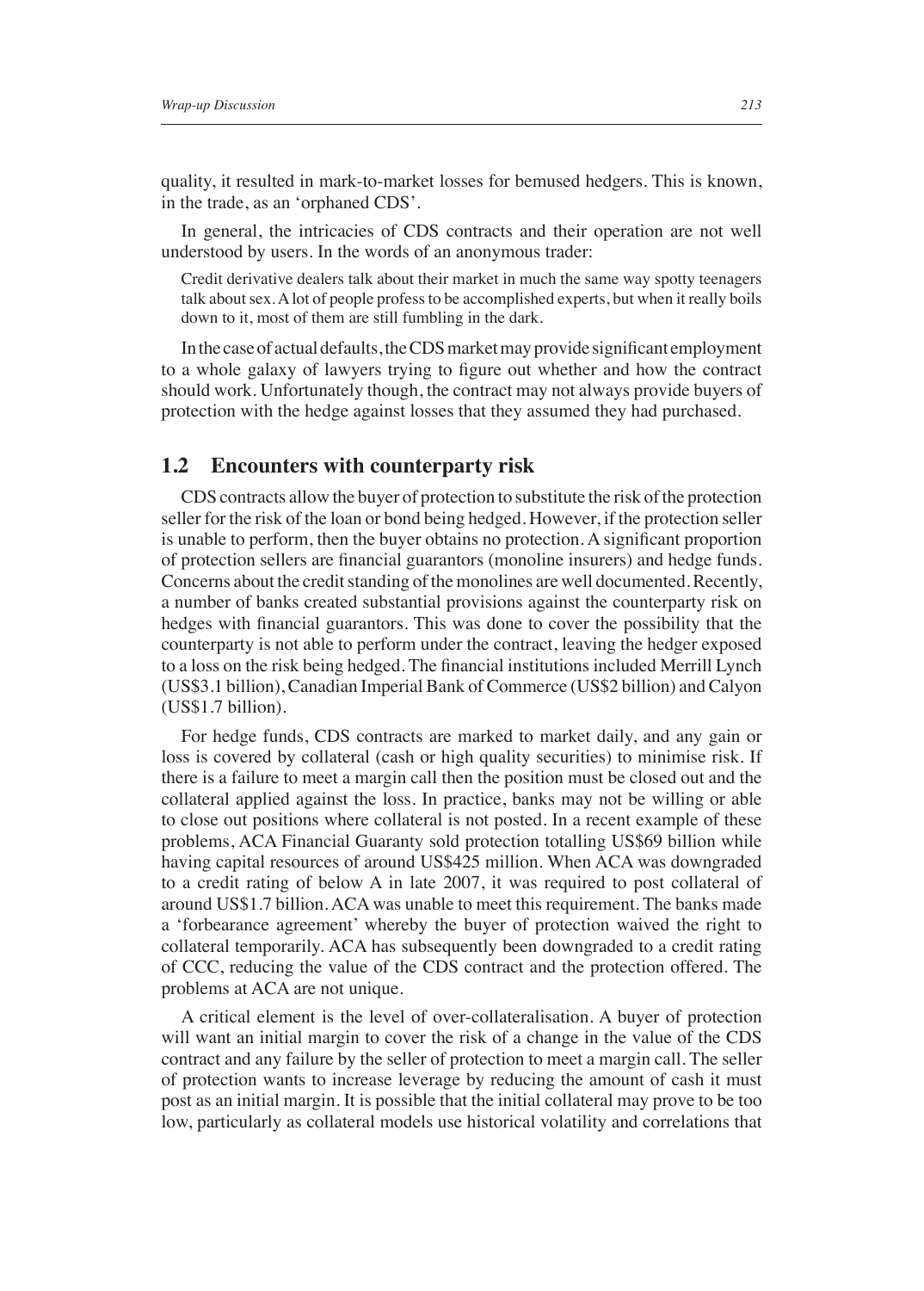may underestimate risk. Also, the entire process assumes liquidity in the underlying CDS market that may be absent in a crisis.

The use of collateral also poses liquidity risks for sellers of protection. When its credit rating declines, a bank may have to post increased collateral. There is anecdotal evidence that large hedge funds are now asking banks to post collateral as surety to mitigate credit risk in transactions. Merrill Lynch estimated that a downgrade of its credit rating by one category (notch) would require it to post an additional US\$3.2 billion of collateral on over-the-counter derivative transactions. Similarly, Morgan Stanley and Lehman Brothers estimated that a single notch downgrade would require posting US\$973 million and US\$200 million of additional collateral, respectively. Following its recent credit ratings downgrade, MBIA may be required to post an additional US\$7.4 billion in collateral. Collateral arrangements, in reality, may not provide the desired credit enhancement to CDS contracts but rather, they may exacerbate liquidity pressures on financial institutions.

CDS contracts can also entail significant operational risks. Delays in documenting CDS contracts forced regulators to step in, requiring banks to confirm trades more promptly. Where collateral is used, there are additional challenges of ensuring the accuracy of the marking to market of CDS and monitoring of collateral. Paradoxically, in the course of the May 2006 speech praising CDS contracts, Alan Greenspan expressed shock and horror at the appalling state of settlements in the credit derivatives market. He was dismayed that banks trading CDS seemed to document trades on scraps of paper. The ex-Chairman, perhaps unfamiliar with the reality of financial markets, had difficulty reconciling a technologically advanced business with this 'appalling' operational environment. Then again, in finance as in life, appearances are misleading.

If the CDS contracts fail then 'hedged' banks are exposed to losses on the underlying credit risk. Recently, one analyst suggested that losses from failure of sellers of CDS protection to perform could total between US\$33 billion and US\$158 billion (Cicione 2008). This compares to the US\$300 billion or so that banks have written off to date in the sub-prime crisis. While it may be unlikely that the CDS market will fail entirely, it is possible that losses on the hedges will add to the losses that the banks have already incurred.

### **1.3 Concentration risks**

The CDS market entails complex chains of risk. This is similar to the reinsurance chains that proved so problematic in the case of Lloyds. Like reinsurance premiums, CDS fees are received up-front. In both cases, the risks are potentially significant and 'long-tailed' – they do not emerge immediately and may take some time to be fully quantified. As in the reinsurance market, the long chain of CDS contracts may create unknown concentration risks. Defaults may quickly cause the financial system to become gridlocked as uncertainty about counterparty risks restricts normal trading.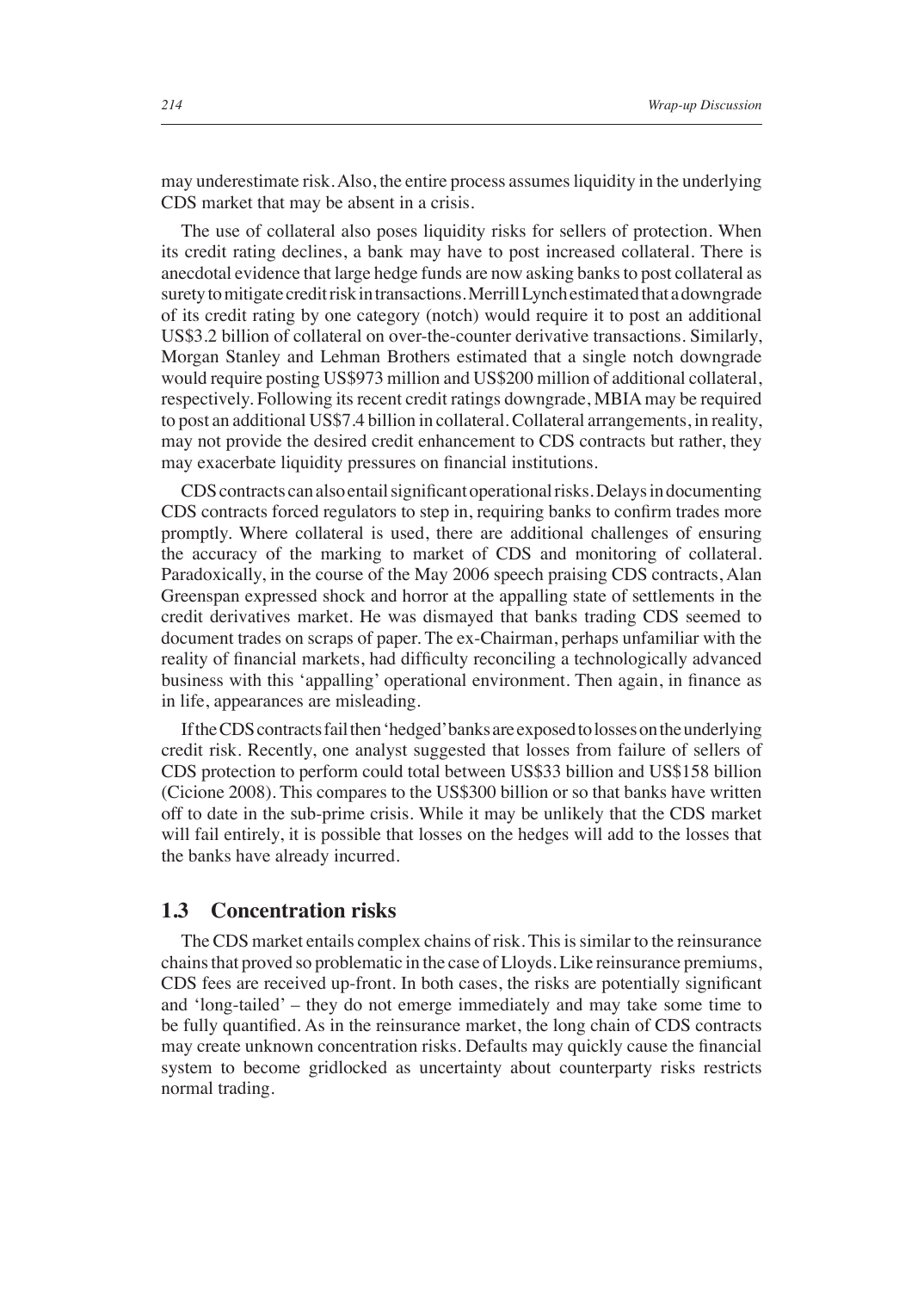The impact of a bankruptcy filing by Bear Stearns on the over-the-counter derivatives market, including CDS contracts, was probably one of the factors that influenced the Federal Reserve and US Treasury's decision to support the rescue of this investment bank. Barclays Capital recently estimated that the failure of a dealer with US\$2 trillion in CDS contracts outstanding could potentially lead to losses of between US\$36 billion and US\$47 billion for counterparties (Wood 2008). This underlines the potential concentration risks that are present.

### **1.4 Conclusions**

Over the past year, securitisation and the collateralised debt obligation market have become dysfunctional. As the credit crisis deepened, the risk of actual defaults became real. Analysts expect the level of defaults to increase further. My contention is that the next stage of the crisis will involve the CDS market, which has not yet been fully tested. While there have been a few defaults, the market has not had to cope with a large number of simultaneous defaults. CDS contracts may experience problems and may be found wanting.

Ludwig von Mises, the Austrian economist from the early part of the twentieth century, once noted:

It may ... be expedient for a man to heat the stove with his furniture. But ... he should not delude himself by believing that he has discovered a wonderful new method of heating his premises. (von Mises 1949, p 650)

CDS contracts may not actually improve the overall stability and security of the financial system but may create additional risks in much the same way that occurred with many of the financial innovations that have underpinned the subprime crisis.

## **References**

- Batterman J and E Rosenthal (2005), 'Delphi, Credit Derivatives, and Bond Trading Behavior after a Bankruptcy Filing', Fitch Special Report, 28 November.
- Cicione A (2008), 'Counterparty Risk: A Growing Cause of Concern', Credit Portfolio Strategy, BNP Paribas Corporate & Investment Banking, January.
- Das S (2005), *Credit Derivatives: CDOs and Structured Credit Products*, 3rd edn, John Wiley & Sons (Asia) Pte Ltd, Singapore.
- Hu HTC and BS Black (2008), 'Debt, Equity, and Hybrid Decoupling: Governance and Systemic Risk Implications', University of Texas Law and Economics Research Paper No 120.

von Mises L (1949), *Human Action: A Treatise in Economics*, Jarrold and Sons, Norwich.

Wood D (2008), 'On Thin Ice', *Risk*, 21(5), pp 20–23.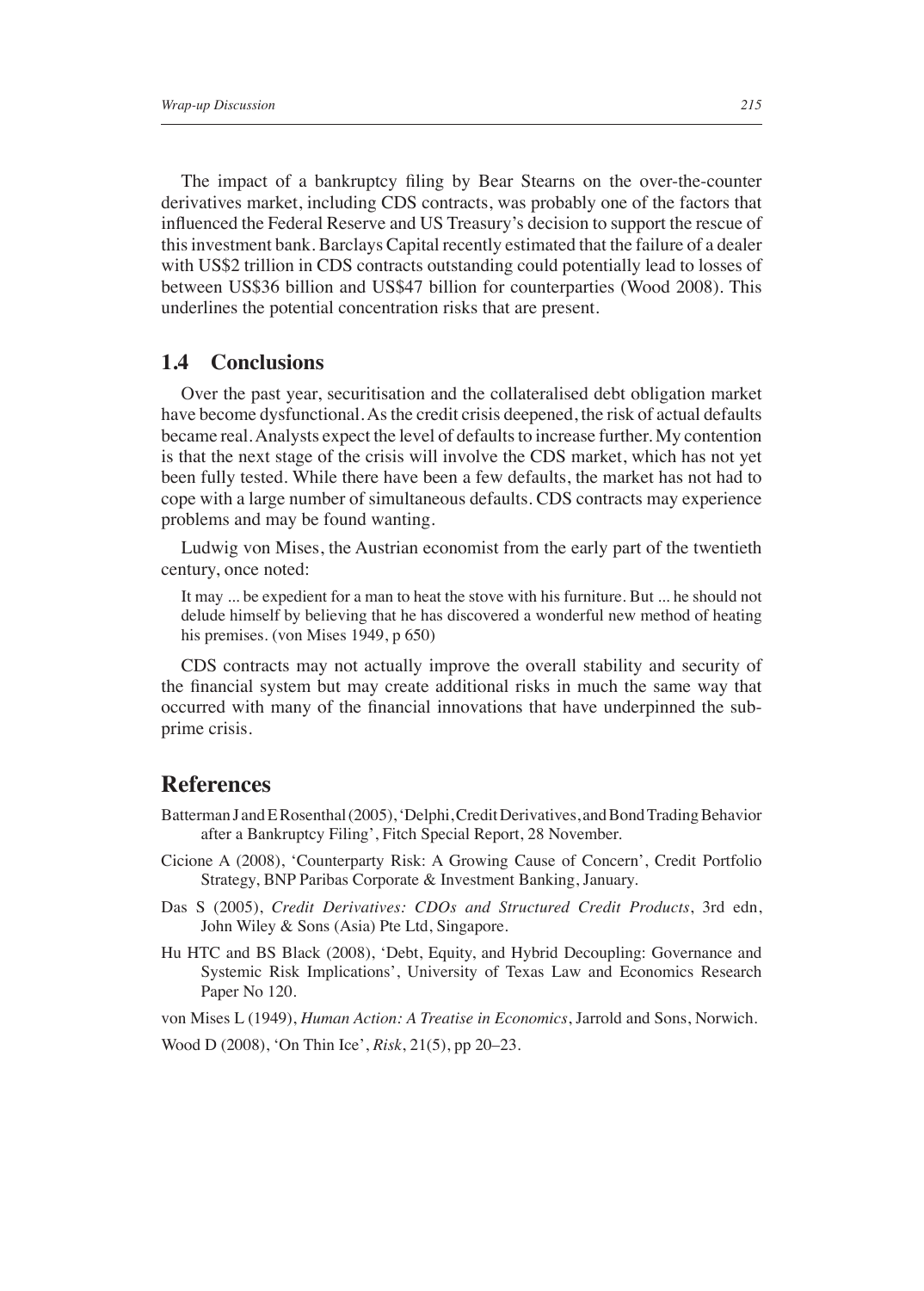## **2. Malcolm Edey**

The papers for this Conference were structured around three themes, namely:

- the unfolding turmoil;
- innovation, disintermediation and capital regulation; and
- the role of central banks as providers of liquidity.

Let me start by recapping briefly how the papers addressed these themes.

Ben Cohen and Eli Remolona's paper started by reviewing the background to the crisis. Like a number of the other authors, they point to several contributing factors. These include: a low-interest rate environment in the years leading up to the crisis; financial innovations, especially the growth of off-balance sheet vehicles and complex structured securities; an increased appetite for risk; and a range of weaknesses in regulation and in market infrastructure. Included in the latter were shortcomings in disclosure and in the role of the rating agencies. Eli and Ben hold out some hope that the implementation of Basel II, along with the various recommendations from recent official reviews, will help to alleviate these weaknesses.

The paper by Nigel Jenkinson, Adrian Penalver and Nicholas Vause covered some of the same territory but, I think, gave greater weight to the endogenous dynamics of financial innovation. The authors argue that innovations like structured debt instruments brought genuine improvements in the capacity of markets to allocate risk efficiently. They recognise that the amount of risk-taking went too far, but they also point to the capacity of these markets for self-correction. They predict markets will learn from recent mistakes and deliver some of the needed changes, like improvements in transparency, product simplification and better performance from rating agencies.

The next paper, by Adrian Blundell-Wignall and Paul Atkinson, differed from Ben and Eli's paper in the other direction, by focusing more of the story on regulatory shortcomings. Like the other authors, they agree that low interest rates and the search for yield were key preconditions of the crisis. But they argue that it was the regulatory transition from Basel I to Basel II that created the incentives for banks to innovate and expand in the direction they did. And this in turn helps to explain the form that the financial crisis took. This is an interesting thesis, and one that deserves to be examined further. Before I am convinced, I would like to see some more detailed analysis of how the incentive structures worked. On the face of it, the incentive to use off-balance sheet vehicles to economise on capital already existed under Basel I, and would already go a long way towards explaining the innovations and risk-taking that were characteristic of the crisis.

The remaining three papers brought us on to the question of how central banks should respond to events like this in their role as providers of liquidity. Philip Davis's paper gave us a helpful discussion of the nature of liquidity risk, the way financial contagion can spread, and the issues central banks face in deciding how to meet liquidity needs in a crisis. Spence Hilton gave us a detailed account of how the Fed modified its operations in response to the crisis, and the new liquidity facilities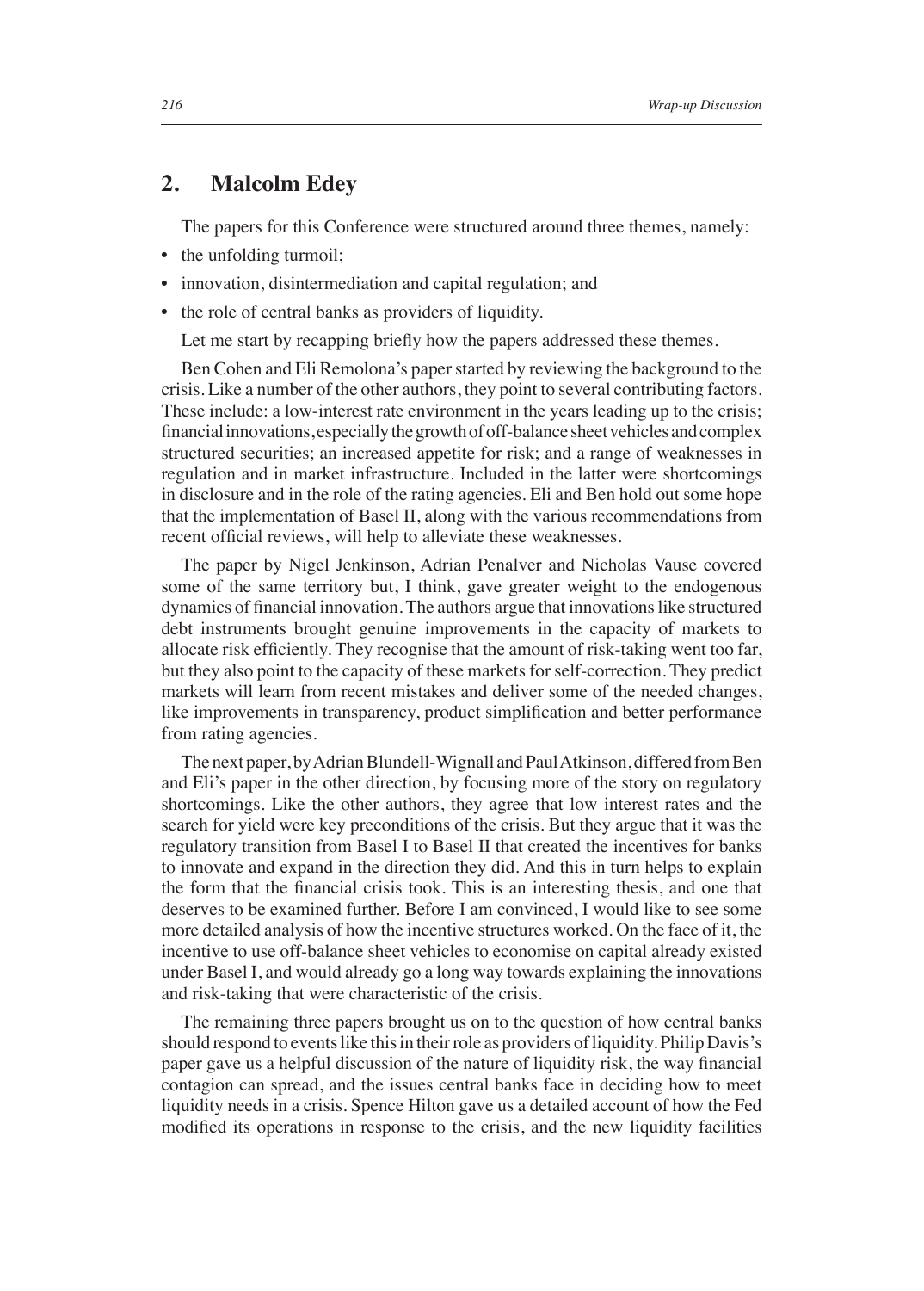that were introduced. He also raised the interesting question of whether these new facilities should be maintained in normal times. These issues were taken up and explored in a more general way in the paper by Jonathan Kearns and Phil Lowe.

Finally, we have heard from Das that the crisis might not yet be over. He makes the case that the resilience of the credit default swap market, in particular, is yet to be fully tested. And of course, we have had news in the past few days of the difficulties in the US federal mortgage agencies, which has formed an important part of the background to our discussions here.

All of that amounts to a fairly comprehensive coverage of the issues that arose out of these recent events. They are complex issues, and it is easy to get lost in the complexity. So to try and focus this final discussion, let me draw together a few of the common themes that seem to emerge.

The first theme is that periodic bouts of financial over-exuberance, followed by their unpleasant aftermath, are to some degree unavoidable. All of the papers presuppose this to be the case. That is why bank assets are worth more in good times than in bad times, which in turn is why banks need a lender of last resort. It is also why we need prudential regulators, to contain risk-taking and to make sure the system has some buffer against the financial cycles that are inevitably going to occur.

It is interesting to observe in history the way each successive financial cycle is both similar to, and different from, its predecessors. The common elements are very familiar: the build-up of leverage; the rise in asset prices, often from what starts out as a sound basis; the development of innovative financial instruments; the elements of reckless or near-fraudulent behaviour that get drawn into the mix; and, above all, the belief that this time it is different. What differs each time is the set of assets or financial instruments at the centre of the event, be they railway shares, tech stocks, emerging market debt or sub-prime mortgage securities. People are unlikely to jump on the same bandwagon twice in quick succession, so we can be sure that next time there is a crisis, it will be something different again.

Obviously, those of us who work in central banks, or financial supervisory agencies, make it our business to do what we can to reduce the risk that these kinds of events will occur, or to mitigate their effects when they do occur. But we have to be realistic about what can be achieved. History suggests we are never going to be able to eliminate financial cycles entirely.

The second theme is that low interest rates in the major economies were a key factor in promoting excessive risk-taking in the lead-up to the crisis. The major economies all ran with unusually low interest rates in the first half of this decade, for reasons that can be debated, but which can at least be understood given circumstances at the time. The low-interest rate environment encouraged both credit expansion and the much-discussed 'search for yield', which saw risk spreads on a range of financial instruments bid down to unsustainably low levels.

Adrian and Paul's paper used the analogy of a dam wall containing structural weaknesses and with water piling up behind it. Eventually the dam will break, but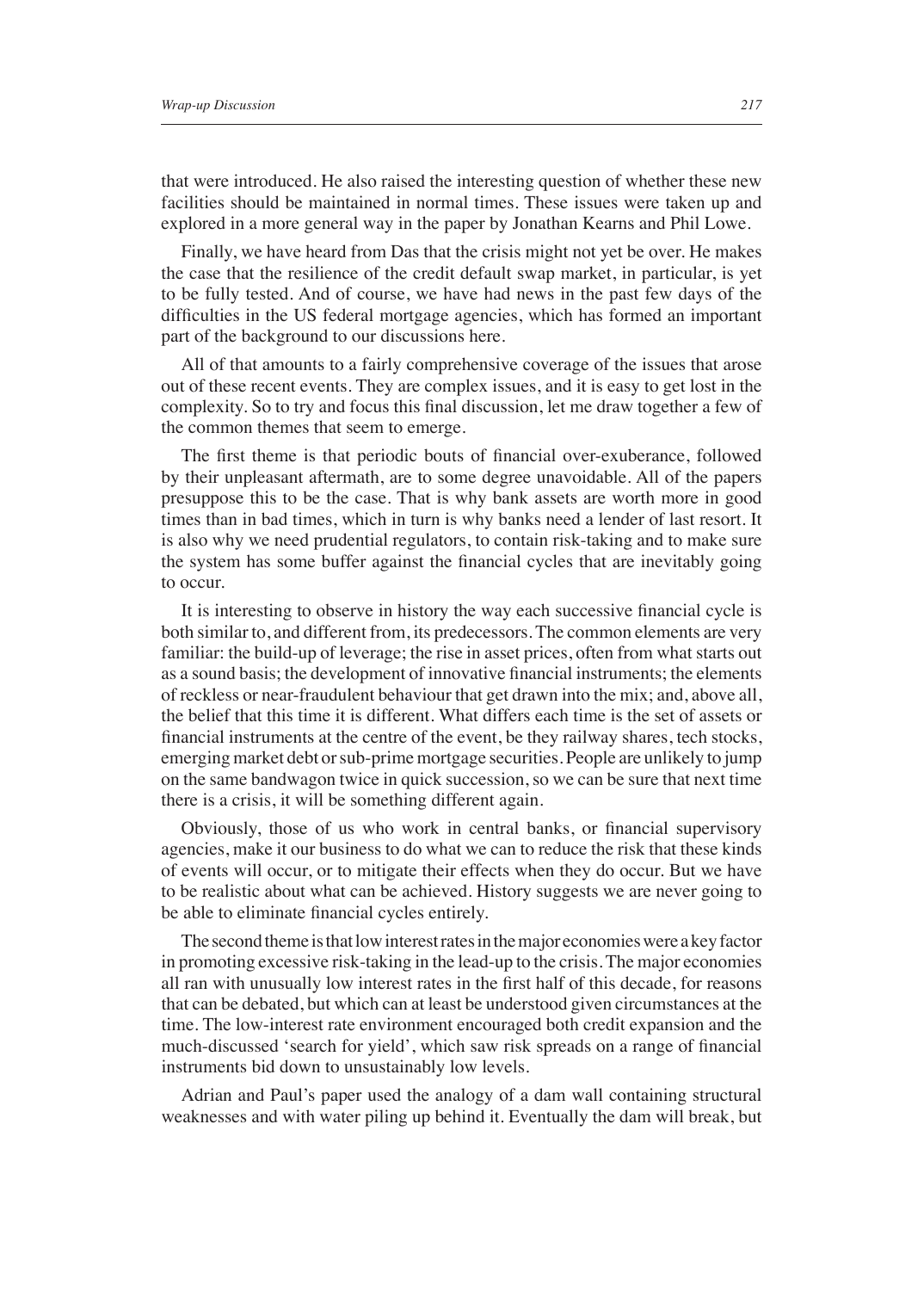what cannot be predicted is exactly when it will happen, or which villages will be destroyed. There seems to be general agreement that the low-interest rate environment contributed to the build-up of financial pressure, while various regulatory and other weaknesses eventually allowed the structure to give way.

This brings me to the third theme, which is that unintended consequences of financial regulation were responsible for shaping the types of risk that were being taken. The most obvious example of this is bank capital regulation. Banks responded to the incentive to economise on capital by shifting more and more of their business into off-balance sheet vehicles, and by embracing the originate-and-distribute model for mortgage lending. In this way, a set of regulations intended to contain a certain type of risk actually had the effect of shifting risk into the unregulated or less regulated parts of the financial system. And in the process, other kinds of risktaking were being encouraged.

I am not an expert on financial regulation, but my impression is that there are many examples of this phenomenon. And it is not just bank regulation *per se* that contributes to these unintended consequences. It is the whole network of market conventions, investment mandates, and even things like investor rules of thumb that help to channel the direction of financial innovation.

When I first heard about how collateralised debt obligations (CDO) work, I was puzzled as to what could be the economic rationale for the existence of this kind of instrument. Here was a security that concentrates risk in highly unpredictable ways, and I wondered where the underlying demand for it could come from. The paper from Adrian Penalver *et al* discusses this and suggests a possible rationale – namely, that a CDO allows investors to take a position on the size of an aggregate default event. That sounds plausible enough, but I suspect the main demand for CDOs didn't arise from that kind of deliberate position-taking. It came from rule-based investors whose mandates required them to invest in securities with a minimum credit rating; or from naïve investors like local governments, who were using rules of thumb roughly along the lines of 'invest in the AAA securities with the highest yield'. CDOs seem to have been designed, at least in part, to meet this kind of demand.

My fourth theme is that the process of regulatory reform in response to these events will necessarily be a dynamic one, with no final end-point. Eli's remarks at the beginning of the Conference make this very clear. There are certain aspects of regulation and market conduct that need to be fixed, including in areas like bank capital regulation, disclosure and reporting practices, and the role of rating agencies. The same goes for the various conventions and rules of thumb that influence investor behaviour. Investors are going to have to go through the process of adjusting those rules and conventions in response to what they have just learned. But, for reasons I have already discussed, the next crisis is going to be different from this one. Market practitioners will continue to innovate around regulations, and regulators and supervisors will continue to adjust their approach as best they can, trying to anticipate where the next source of systemic risk is coming from. As I said earlier, perfect results are not going to be attainable on this front, but the effort has to be made.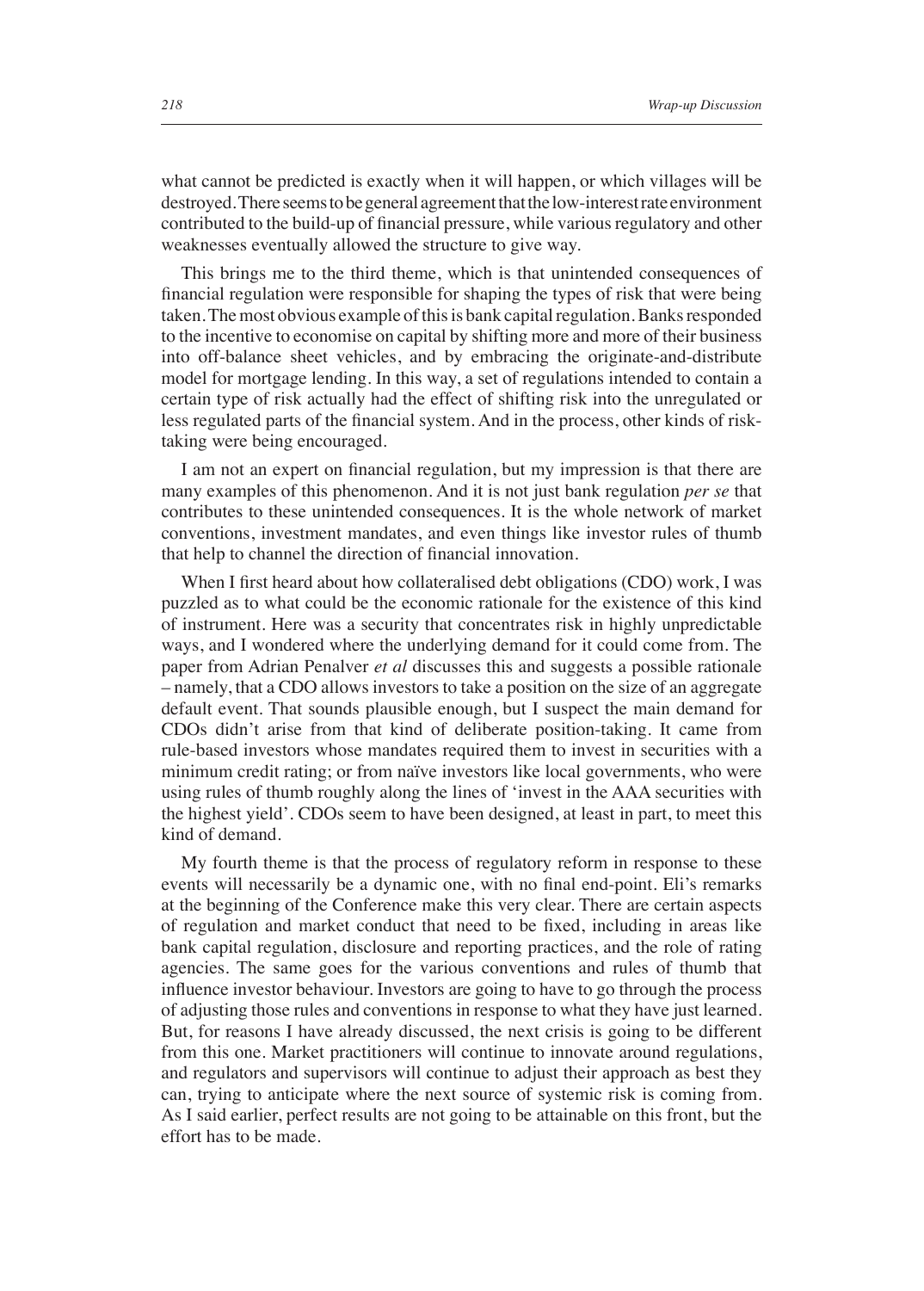Finally, I want to sum up some of the discussion concerning the role of central banks in providing liquidity. One important distinction here is that between providing liquidity to an institution and providing it to the system as a whole. It is the institutionlevel support that raises the major difficulties, particularly in relation to questions of moral hazard, whereas system-wide liquidity provision by the central bank is generally regarded as uncontroversial. This conventional view makes a good deal of sense. Nevertheless, I am not sure that the two concepts can be kept entirely separate, since the routine liquidity operations of the central bank necessarily work through the institutions that are bidding for funds.

In fact, this whole area is one where neat formulations and principles are hard to come by. We can see this by thinking about the extreme approaches to liquidity provision discussed by Jonathan and Phil. At one extreme would be an approach that offered banks unlimited liquidity support on demand. There is, in fact, some economic rationale for such an approach. Central bank liquidity costs no real resources to produce. It could, in principle, be offered to commercial banks in volumes that would meet all conceivable liquidity demands. Why not do so? The answer has to be that such an approach would involve unacceptable risk to the central bank. I think it would also mean a significant extension of the central bank's function. Why? Because presumably that risk would have to be managed, and this in turn would mean taking some ongoing involvement in the risk management decisions of the commercial banks.

At the other extreme is the approach that commits itself to providing no emergency liquidity support at all to institutions, or providing such support only under tightly specified preconditions. This deals with the moral hazard problem, but runs up against a problem of credibility: that is, circumstances may well arise in which it is not realistic to withhold liquidity support, and it is impossible to specify in advance exactly what those circumstances might be.

For these reasons, the two extreme positions I have just outlined do not seem to be workable, and all of the papers that addressed this question looked for a middle ground between them. These intermediate approaches need to find a balance between freely providing central bank liquidity, which can be viewed as an essentially costless public good, and containing the moral hazard that can flow from that. I sense the general balance being struck by participants here involves a relatively liberal approach to liquidity provision in crisis conditions, but a reluctance to get too involved in funding the balance sheets of commercial banks in normal times. But this still leaves a lot of the details up for grabs, and no doubt these are issues that will continue to be debated for some time.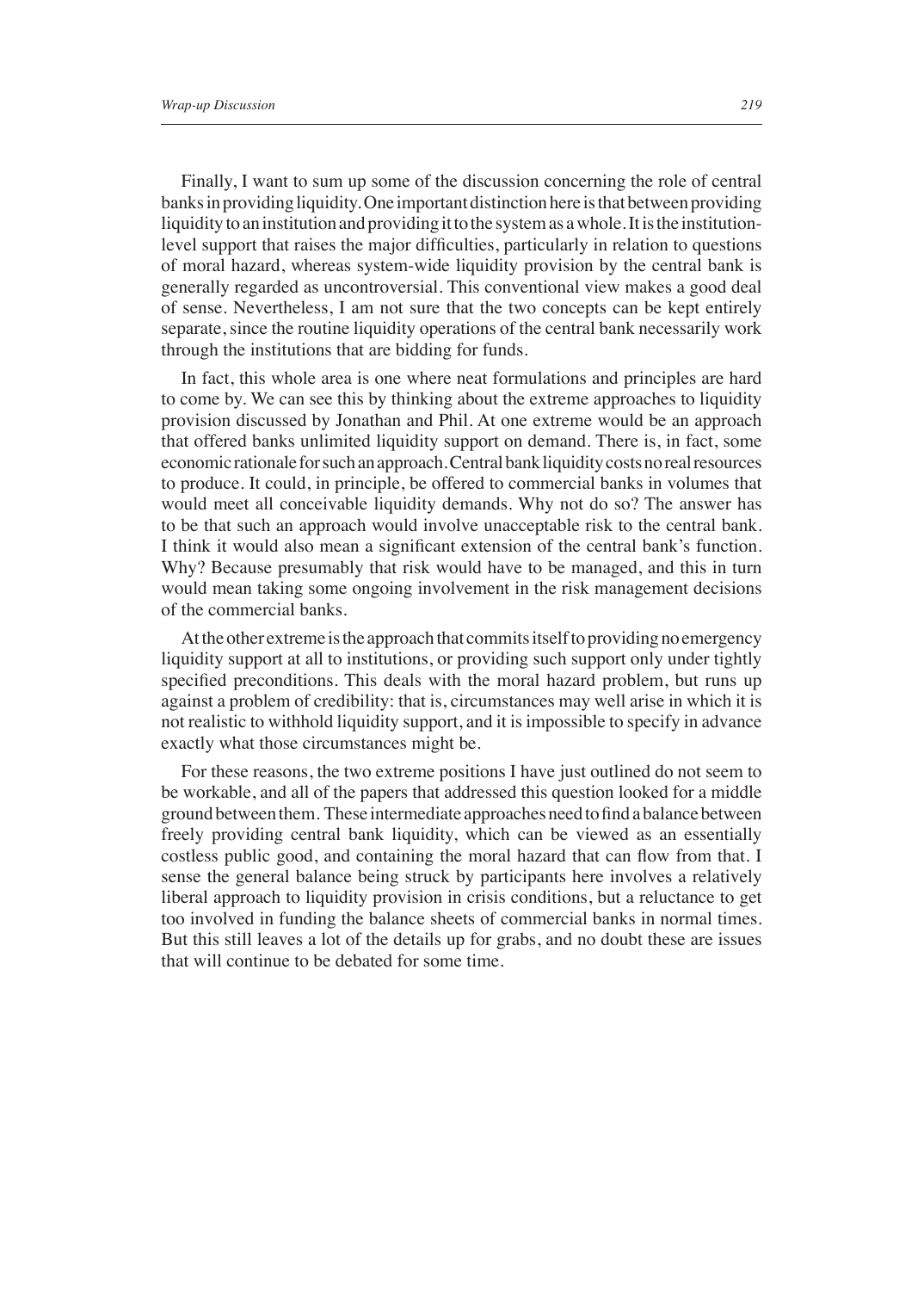## **3. General Discussion**

The discussion in the final session started with a call by one participant for the scope of the regulatory net (as it applies to banking) to be more clearly defined and for the authorities to be more explicit about which types of banks would be permitted to fail. It was suggested that this could involve a starker distinction between commercial and investment banks, and perhaps regulations restricting commercial banks from owning or conducting investment banking business. It was argued that doing so would better protect public funds and avoid problems of moral hazard. Along the same lines, a number of participants suggested that perhaps regulators needed to define a group of institutions that were considered 'too big to fail'. These institutions could be required to operate as 'narrow banks' that only issue on-balance sheet loans and hold government securities but no derivatives. Others were somewhat sceptical that narrow banks could somehow be 'ring-fenced' from the rest of the financial system. Also on the question of investment banks (and some of the riskier commercial banks), the issue of their culture of risk-taking was raised in the context of the remuneration of executives. One participant questioned the benefit of shorter-term, equity-related executive bonus structures. Another questioned whether very high remuneration for financial executives was justifiable given their performance which had little true social value and suggested that it could be due to their excessive influence over boards.

The discussion moved on to the magnitude and duration of the current financial turmoil. One participant suggested that a key distinguishing feature of the current episode was its long duration. Another participant claimed that this was because the turmoil had centred on assets that were held off-balance sheet, and that exposures had been widely spread across institutions and around the world. If instead problem assets had been on the balance sheets of only a handful of institutions, the crisis may have resolved more rapidly – since it would have been feasible for the institutions and authorities to agree on a resolution, as had been done in many previous crises. It was less clear, however, whether the nature of this financial crisis implied more or less of an adverse impact on the real economy than earlier crises, with one participant doubting that the overall quantum of risk would have been as great had the problematic mortgage assets been on-balance sheet. One participant suggested that the spiral of falling asset prices, leading to falls in demand for credit and further falls in asset prices, had only just begun, and that there was likely to be more weakness yet to come, particularly in real activity. In this light, it was suggested that problems of moral hazard should take a 'back seat' in current policy considerations. A number of participants agreed that the moral hazard problem had perhaps been over-emphasised given that: first, much of the empirical evidence appeared to indicate that bailouts had only a limited effect on market behaviour; and second, in a number of cases where institutions had failed, shareholders had suffered sizeable losses and management had lost their positions and reputations, which provided market discipline on its own.

There was also some discussion about the causes of the recent turmoil. Some participants highlighted the role of macroeconomic factors, including low interest